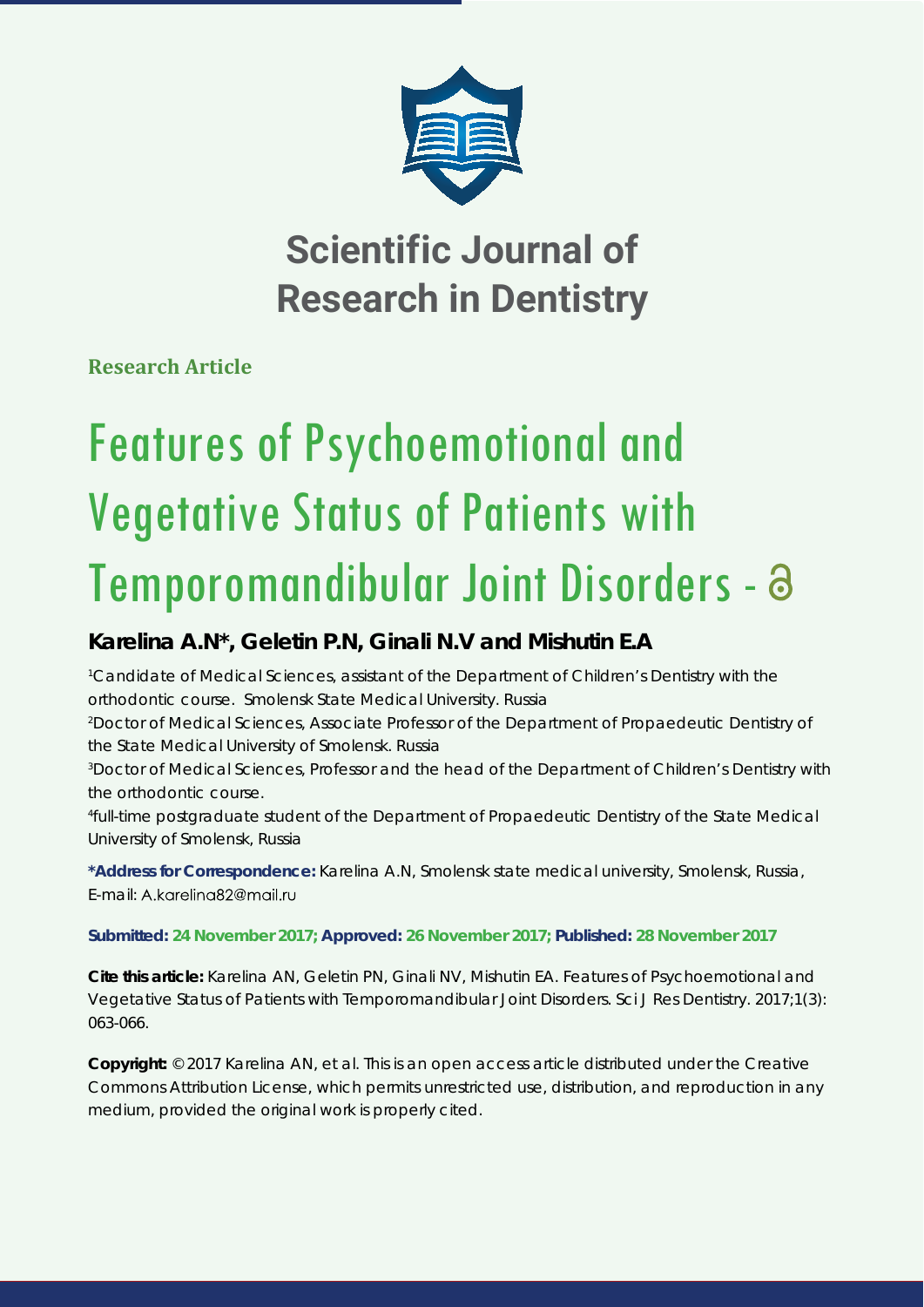#### **ABSTRACT**

In recent years many authors have noted the dominant influence of psychosocial factors in temporomandibular joint dysfunction development. The aim of the study is to assess the severity of pain, to reveal and study the features of emotional state and vegetative status of patients with TMJ disorders. 70 patients with TMJ dysfunction and 20 people without signs of the temporomandibular joint pathology were involved in the study. The examination included assessment of pain, emotional state and autonomic status. We used Visual-analog scale, McGill pain questionnaire, Beck depression scale, Leonhard-Shmishek test and mathematic analysis of heart rhythm. In the study we revealed characteristic features of the emotional state in patients with temporomandibular joint dysfunction such as expressed of accentuations on the scale of cyclothymic and desthymia (according to Leonhard-Shmishek test), mild degree depression due to Beck scale, and disturbances of vegetative balance in the form of moderate activation of sympathetic vegetative nervous system. The presence of characteristic features of the emotional state in patients with temporomandibular joint dysfunction confirms the role of stress factors in the development and worsening of TMJ disorders and dictates the need to include in the algorithm of complex diagnostics consultation of neuropsychiatrist, and also allows the dentist to carry out correctly dental treatment in the scheme of complex therapy.

**Keywords:** Temporomandibular Joint Dysfunction; Diagnosis of Pain Dysfunction Syndrome of Temporomandibular Joint Dysfunction; Complex Psychological Testing; Pain; Vegetative Status; Emotional State.

#### **INTRODUCTION**

Nowdays, one of the urgent problems of dentistry is dysfunction of the temporomandibular joint, because of widespread of this pathology among the population, absence of common views on the etiology and pathogenesis of the disease, as well as algorithms for complex diagnosis and therapy of patients with the pain dysfunction of the temporomandibular joint.

In recent years, many authors have noted the dominant influence of psychosocial factors on the development of the painful dysfunction syndrome of the temporomandibular joint. Evidence of this fact is the prevalence of mental disorders, accompanied by a high level of personal and reactive anxiety, asthenia, depression and emotional lability [1,3,4,5, 6]. So, according to E.A. Bulycheva [2012], a psychological examination of patients with various forms of dysfunction of the temporomandibular joint showed the presence of neurosis in 39.6% of the subjects, neurotic development in 20.3%, in 35.2% - adaptive reactions. According to Yu. V. Kotsyubinskaya[2], T.A. Lopushanskaya [2012], in a number of cases, functional disorders of the chewing apparatus are psychosomatic manifestations.

#### **AIM & STUDY**

The aim of the study was to evaluate the severity of pain, to study the psychoemotional state and the vegetative status of patients with the temporomandibular joint pain syndrome.

#### **MATERIALS AND METHODS**

In order to solve these problems on the basis of the department of propaedeutic dentistry of the SSMU, we examined 70 patients (43 women, 27 men) with a diagnosis of the temporomandibular joint pain syndrome. The age of the patients varied from 18 to 45 years (the average age – 32,9). Inclusion criteria in the study group were: patients with a pain dysfunction syndrome of TMJ, with a complete dentition and a neutral bite. The exclusion criteria were: presence of defects and deformations of the dentition, dentofacial abnormalities, the presence of systemic, autoimmune, oncological diseases and congenital abnormalities and patient refusal to participate in study. 20 persons without signs of temporomandibular joint pathology and its history were included in control group.

The examination included assessment of the severity of pain syndrome, psychoemotional state and vegetative status.

Subjective nature of pain allows you to assess the severity of the pain syndrome from an anamnesis of the patient or by his behavior.

analogue scale [3] and a McGill's Pain Questionnaire based on the subjective perception of the patient's sensations. We calculated the average figures by analyzing the data of VAS. We analyzed two measures for calculating the result of the McGill's pain questionnaire. The number of underlined words there is the index of the number of allocated descriptors, expressed in points. The sum of the sequence numbers of the selected words is called the ranked pain index. This evaluation scale is a verbal rank scale, reflecting the intensity of pain. All patients received complex psychological testing for assessing

In order to determine the severity of pain in patients with the temporomandibular joint pain syndrome, we used a 10-point visual

the psychoemotional state, as well as clarifying the role of stress factors in the development of the painful dysfunction syndrome of the temporomandibular joint. These studies can identify patients who need a thorough clinical examination and, in particular, with the involvement of a psychologist to clarify the diagnosis and appointment of therapy. We used the questionnaire of K.Leonhard-G. Shmishek to identify characteristic personality accentuations and a depression scale (Beck's questionnaire) for identifying and assessing the severity of depression symptoms. According to the indicators of K. Leonhard and G. Shmishek, two types of analysis were carried out. At the first stage, the proportion of accentuated persons who had a score of 18 or more points on one or more scales, in patients with the temporomandibular joint pain syndrome and control group was counted. In the second stage, we calculated the average scores collected by patients with the temporomandibular joint pain syndrome and the control group on each of the ten scales of the questionnaire. Statistical processing of the results was performed by comparing mean values of two samples using Welch's test for independent samples

In order to determine the severity of pain in patients with the TMJ pain syndrome, all patients lead mathematical analysis of the heart rhythm by the method of variational pulsometry with the "KOROS-300" with analysis of the main indices - mode, mode amplitude, variation range, stress index, activity index of the sympathetic and parasympathetic parts of the autonomic nervous system.

The obtained results were statistically processed. Statistical significance of differences between qualitative variables was assessed using Fisher's exact test or to calculate 95% confidence intervals for the odds ratios and the use of asymptotic criteria (Chi-square or Pearson's, Chi-square test of validity). For comparison of mean values in two groups were used heteroscedastic version of the Student's criterion (the criterion of Satterthwaite).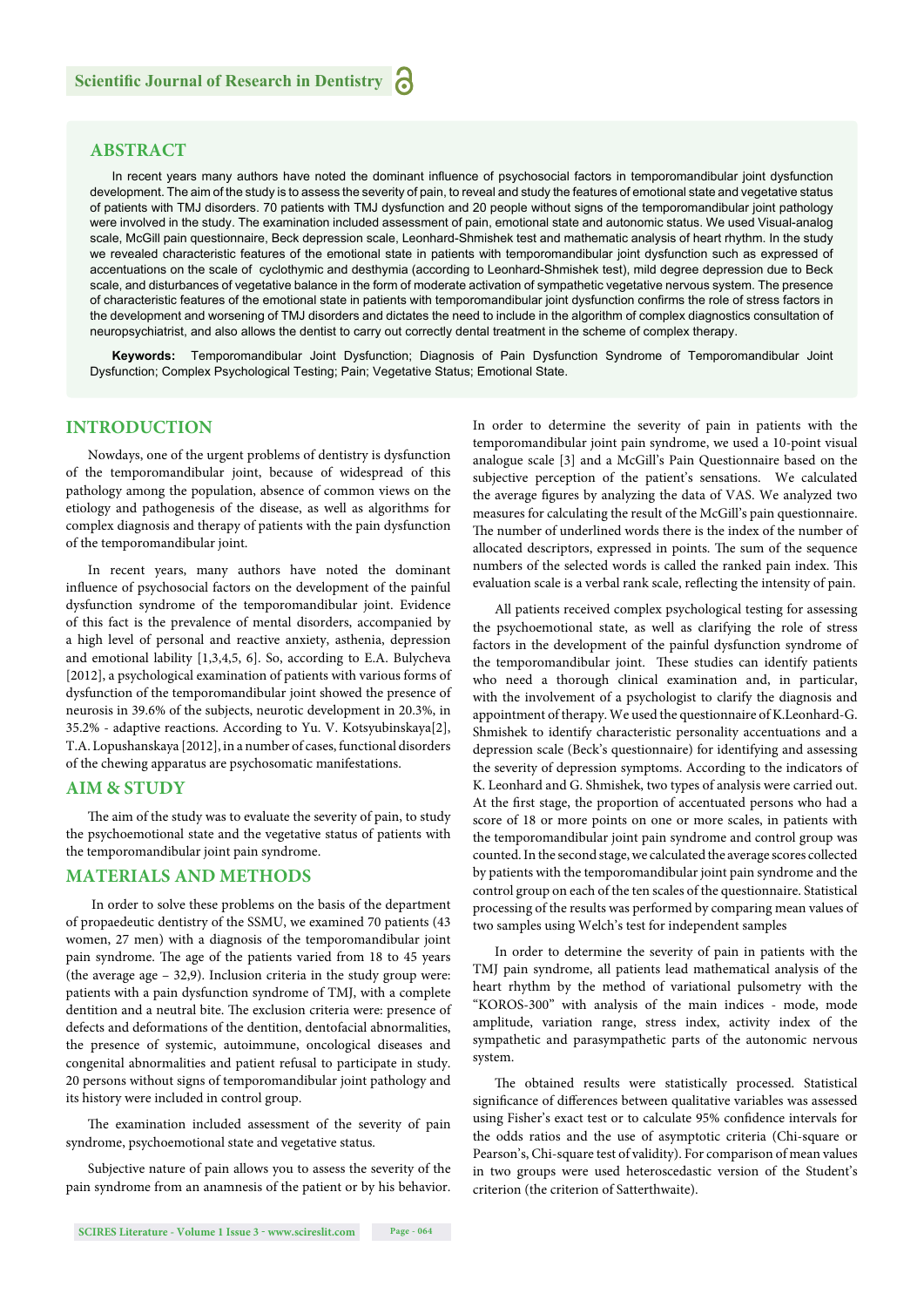#### **Scientific Journal of Research in Dentistry**

This study has been approved by the Ethics Committee at Smolensk state medical university, protocol № 12 from 26.04.2014.

#### **RESULTS OF THE STUDY**

Regular pain syndrome of varying severity was observed in all patients with the temporomandibular joint pain syndrome and was the primary complaint of patients. An analysis of the data from McGill's Pain Questionnaire showed that verbally the patients characterized pain as aching, pressing, pulling, spreading on the McGill's painful questionnaire. On the affective scale of this questionnaire, patients noted that pain is tires, irritates, weakens, causes feeling of anxiety. The rank index of pain according to the McGill's Pain Questionnaire was  $41,33 \pm 1,38$  points out of the maximum possible 80 points. The severity of pain on a 10-point visual analogue scale in patients with the temporomandibular joint pain syndrome was at an average of  $5,17 \pm 0,16$  points on the primary examination. In this way on the basis of a subjective assessment of pain in the examined patients, the presence of a pain syndrome of moderate severity was noted.

The number of accented personalities according to the test of K. Leonhard and G. Shmishek in the group of patients with the temporomandibular joint pain syndrome was significantly higher than in the control group (differences were statistically significant (p=0,046, Welch's test)) and is 81.4%. In the group of patients with the painful dysfunction syndrome of the temporomandibular joint, personality accentuations were observed on 5-6 scales, expressed accentuations on 2-3 scales. Expressed accentuations among the persons of the comparison group were registered no more than one in patient. This indicates the need for correction of the psychoemotional state of patients with the painful dysfunction syndrome of the temporomandibular joint.

In patients with the painful dysfunction syndrome of the temporomandibular joint, the accentuations of 18 or more points were noted on the cyclothymic and scale in 87.1% of cases, on the scale of dysthymia in 42.9% of cases, while in the control group pronounced accentuations for given scales were not revealed. Identified the personal characteristics of the character of patients with pain TMJ disorders indicate the tendency of our patients to depression under the influence of external factors.

Analysis of the results of Beck's test showed that in the group of patients with pain disorder of TMJ signs of depression were noted in 64.3% of cases, the average score  $14.21 \pm 0.361$  points, which corresponds to a slight degree of depression (9-15 points). At the same time, 47 patients had scores that corresponded to mild severity of depressive syndromes, and in 23 cases - moderate. In the comparison group no signs of depression were found, the average score was  $2,25 \pm$ 0,16 on Beck scale (the difference is statistically significant  $(p < 0.001)$ (Welch's test)).

All patients with depression signs were consulted by a psychiatrist for diagnosis, determination of the type of depression and the appointment of psychopharmaco correction with the patient's consent to the consultation and this type of therapy.

For an objective assessment of pain and severity of psychoemotional stress, we applied a mathematical analysis of the heart rhythm using the method of variational pulsometry on the "KOROS-300" apparatus. The data obtained during the primary examination of patients of the main group and persons of the control group are presented in (Table 1).

In the control group, the majority of the average indicators of the mathematical analysis of the rhythm of the heart were within the limits of the norm, which corresponds to normotonia. There was some shift in the direction of the predominance of the tone of the parasympathetic part of the autonomic nervous system. At the same time, in patients with the syndrome of painful dysfunction of the temporomandibular joint, there was a deviation of the indices towards a moderate predominance of the sympathetic tone of the autonomic nervous system. This was evidenced by the deviation from the variants of the norm such indicators as the mode, the amplitude of the mode, the variation range. The stress index, calculated by Bayevsky's method, averaged 304.4 units. The index of activity of the sympathetic department of the vegetative nervous system prevailed over the index of activity of the parasympathetic department of the autonomic nervous system. The presence of sympathicotonia in the patients of the main group was due to the existing pain syndrome and psycho-emotional stress associated with the presence of the disease and the actual pain syndrome, the presence of signs of depression, the change in the microsocial environment and the habitual way of life, the anxious expectation of the results of examination and treatment. Based on the analysis of the average scores of the visual analogue scale of pain assessment and the McGill**'**s Pain Questionnaire, the subjective perception of pain by patients was assessed as moderate pain. According to the mathematical analysis of the rhythm of the heart, a moderate predominance of the sympathetic tone of the autonomic nervous system was established, which corresponds to a weak expression of the pain reaction and psychoemotional stress. This discrepancy in the subjective assessment of pain and objective data may be due to the presence in the patients of the main group of signs and symptoms of a depressive state.

#### **DISCUSSION**

As a result of the study, patients with the temporomandibular joint pain syndrome showed characteristic features of the psychoemotional state in the form of pronounced accentuations, mild depression, and vegetative disbalance in the form of moderate activation of the sympathetic autonomic nervous system, which confirms the role of stress factors in the development and weighting of the clinical picture of the painful dysfunction syndrome temporomandibular joint. The presence in patients with the painful dysfunction syndrome of the temporomandibular joint of the revealed characteristic features of the psychoemotional state dictates the need of including in the complex diagnosis algorithm the consultation of the psychoneurologist, and also allows the dentist to correctly perform dental treatment in the complex therapy regimen.

| <b>Table 1:</b> Parameters of the mathematical analysis of the heart rhythm by the<br>method of variational pulsometry in the patients of the main and control groups. |                    |                      |                  |
|------------------------------------------------------------------------------------------------------------------------------------------------------------------------|--------------------|----------------------|------------------|
| <b>Indicators</b>                                                                                                                                                      | Main group         | <b>Control group</b> | <b>Norm</b>      |
| Mo, sec                                                                                                                                                                | $0.778 \pm 0.006*$ | $0,842 \pm 0,014$    | $0.800 +/- 0.04$ |
| A Mo, %                                                                                                                                                                | $52.8 \pm 1.48$ *  | $30.3 \pm 1.96$      | $30 - 50$        |
| VR, sec                                                                                                                                                                | $0.110 \pm 0.003*$ | $0.22 \pm 0.007$     | $0,15 - 0,30$    |
| IN, conventional units                                                                                                                                                 | $304.4 \pm 9.17$ * | $81.5 \pm 6.49$      | $50 - 150$       |
| SIM                                                                                                                                                                    | $14.1 \pm 0.43*$   | $7.7 \pm 0.84$       |                  |
| PAR                                                                                                                                                                    | $4.8 \pm 0.24*$    | $9.1 \pm 1.24$       |                  |
| Heart rate(beats per<br>minute)                                                                                                                                        | $77.2 \pm 0.64*$   | $71.7 \pm 1.18$      | $60 - 80$        |
| Note : * - differences statistically significant from control group (analysis of                                                                                       |                    |                      |                  |

variance [ANOVA], post hoc Dunnett test T4).